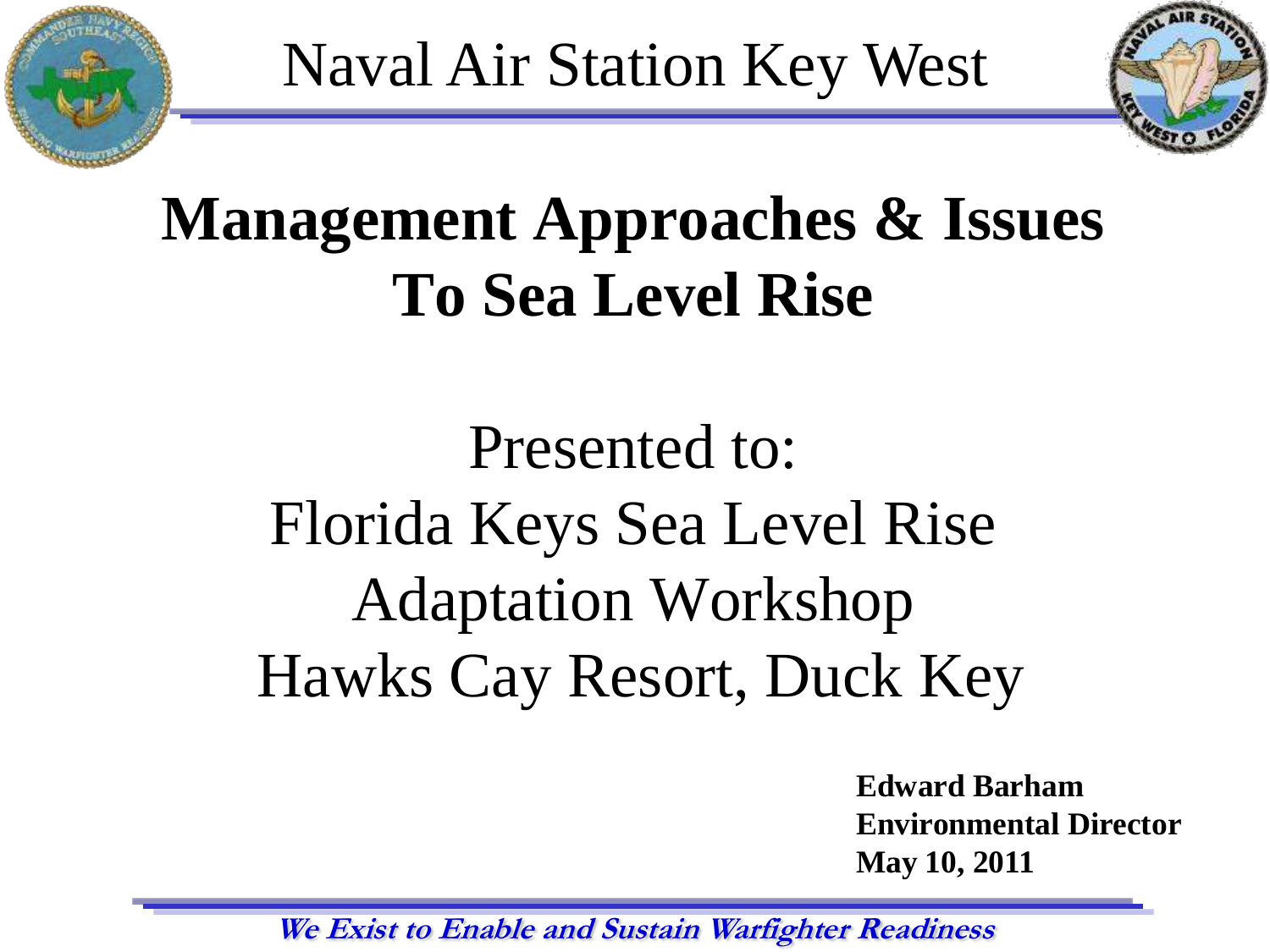

### We Exist to Support Operational and Readiness Requirements for Department of Defense, Department of Homeland Security, National Guard, Federal Agencies and Allied Forces

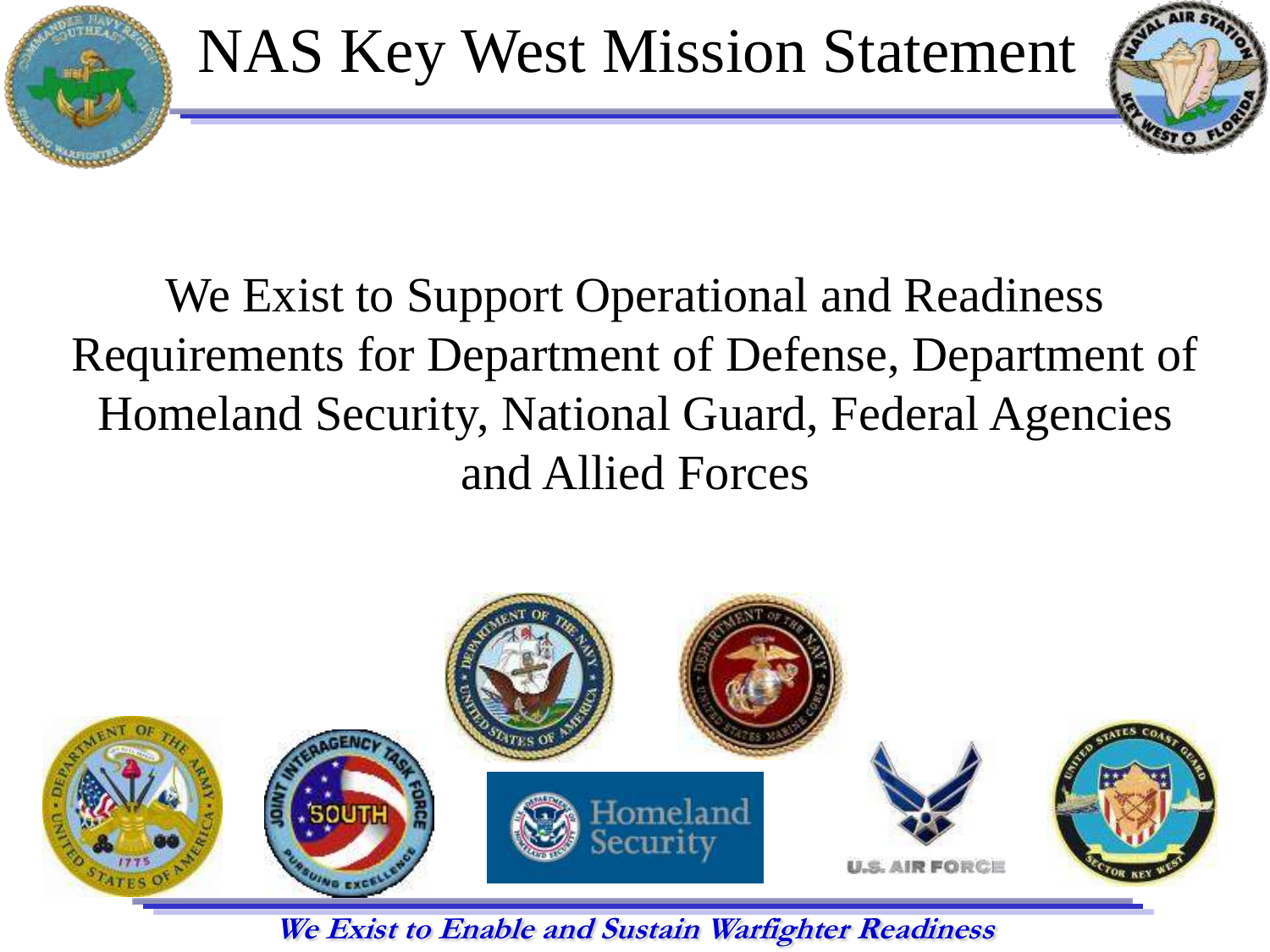

### Where Are We



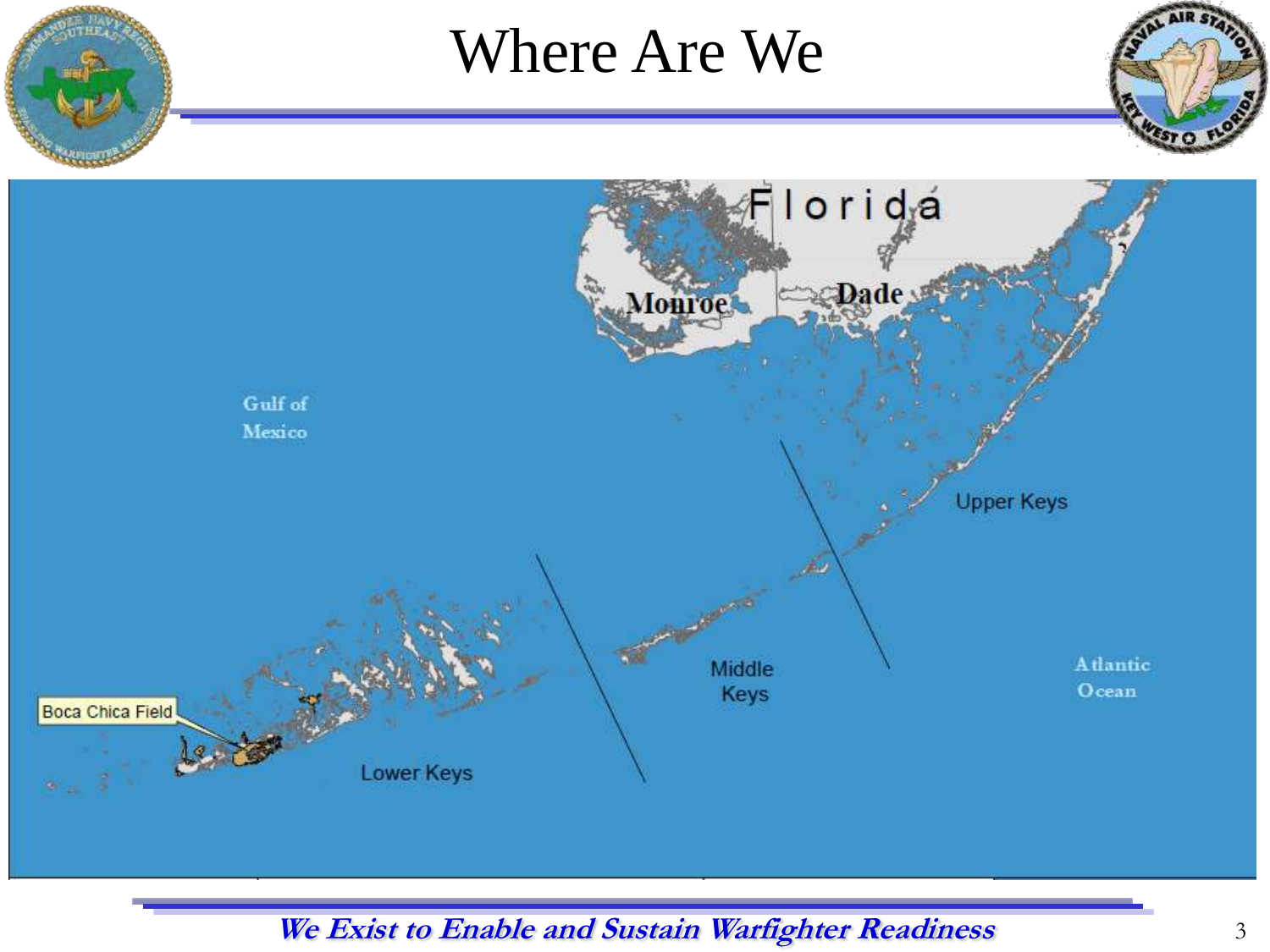**ACC Aerostat Site, Cudjoe Key AFS**

21 miles

**NCTS JAX Det KW Saddlebunch Key Fleming Key**

**Trumbo Pt Annex Peary Court Annex**

**Mole Pier Truman Annex**

**Naval Branch Health Clinic**

**Sigsbee Park Annex**

**USS Maine Memorial**

**Boca Chica Field**

Area of Responsibility NAS Key West

**Other properties**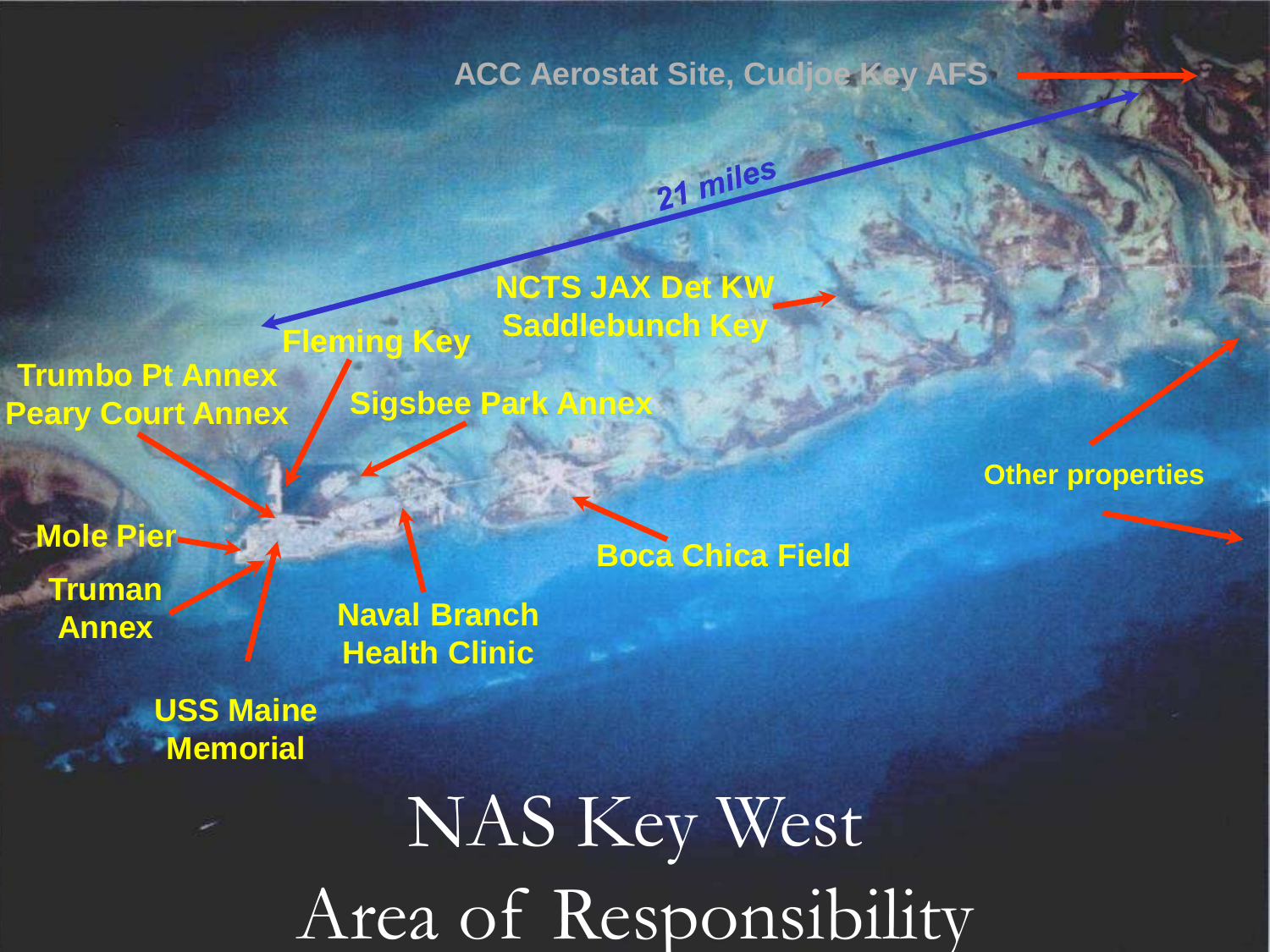

### Boca Chica Field



### Department of Defense's Crown Jewel for Training **Tactical Aviation Squadrons**

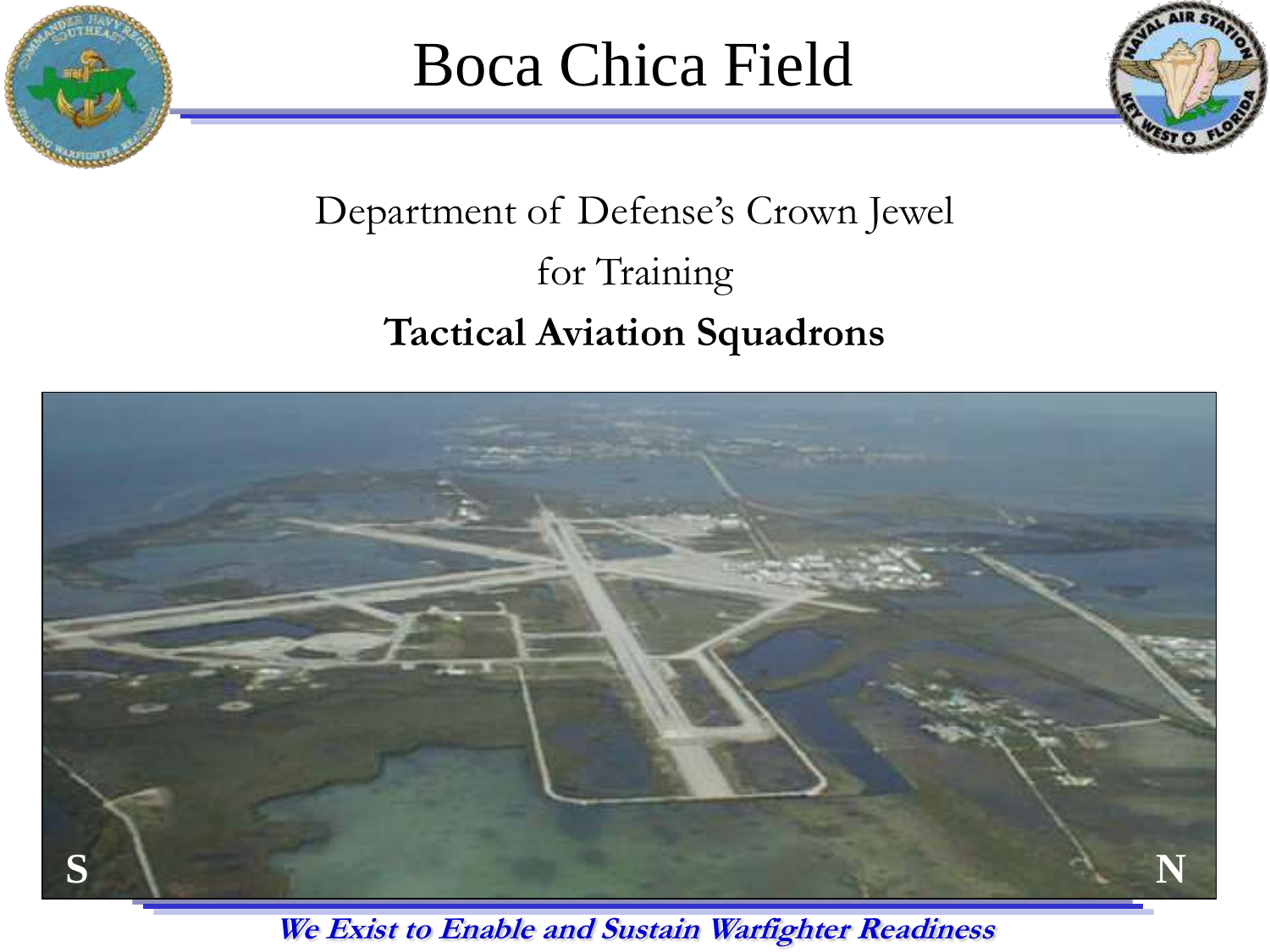## Federal Response to Sea Level Rise



- Executive Order (E.O.) 13514, Federal Leadership in Environmental, Energy, and Economic Performance
	- Requires each Federal agency **evaluate** agency **climate change risks and vulnerabilities** to manage both the short- and long-term effects of climate change on the agency's mission and operations.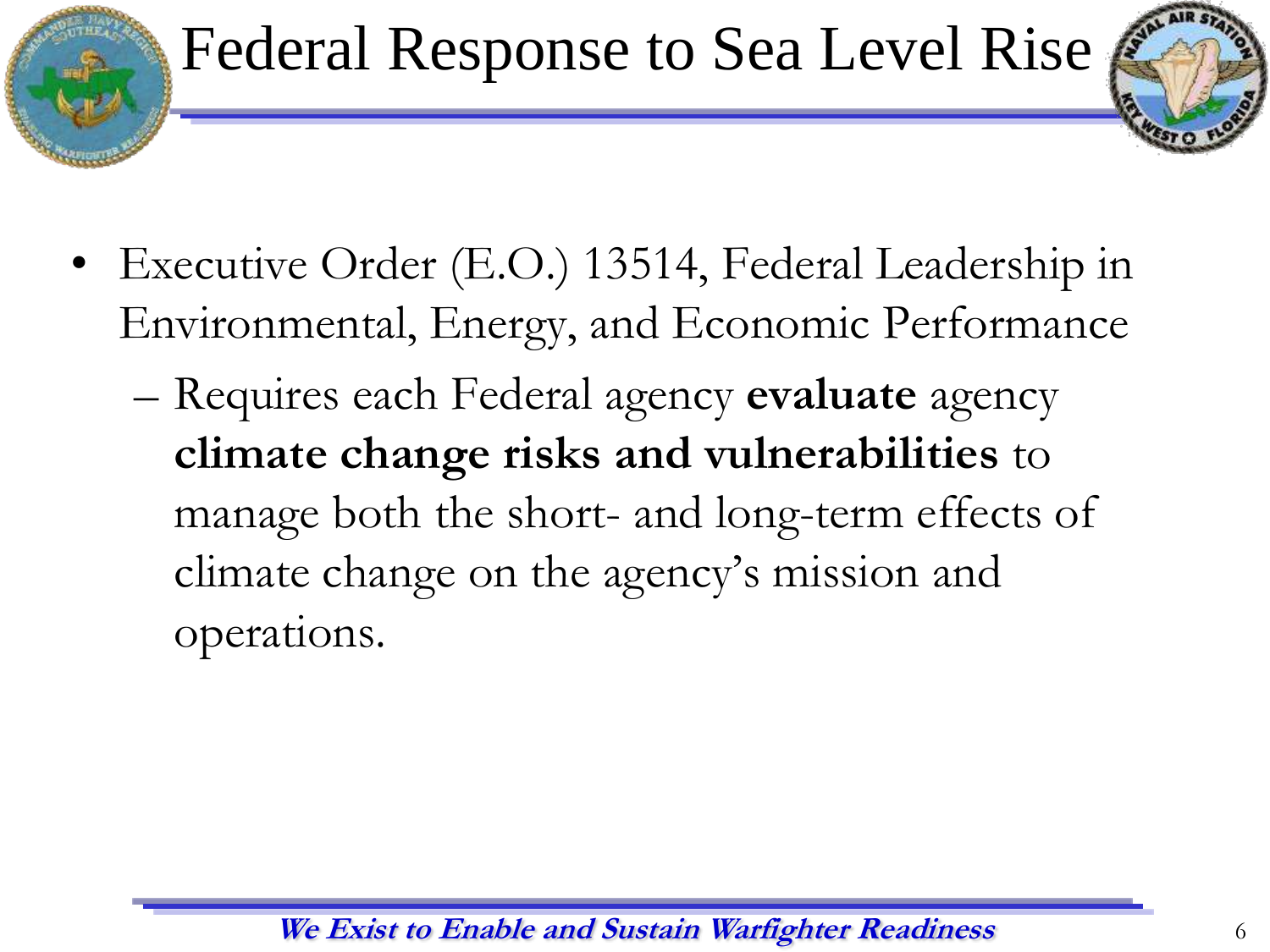# US Navy Climate Change Roadmap



- **Climate change is affecting**, and will continue to affect, U.S. **military installations** worldwide.
- The first roadmap addressed the **Arctic Region** (2009)
- The current roadmap is **global** (April 2010)
	- Outlines the Navy's approach to observing, predicting and adapting to climate change
	- Identifies projected effects of climate change on Navy installations
	- Assessment of the effects of projected sea level rise on natural habitats within Navy installations.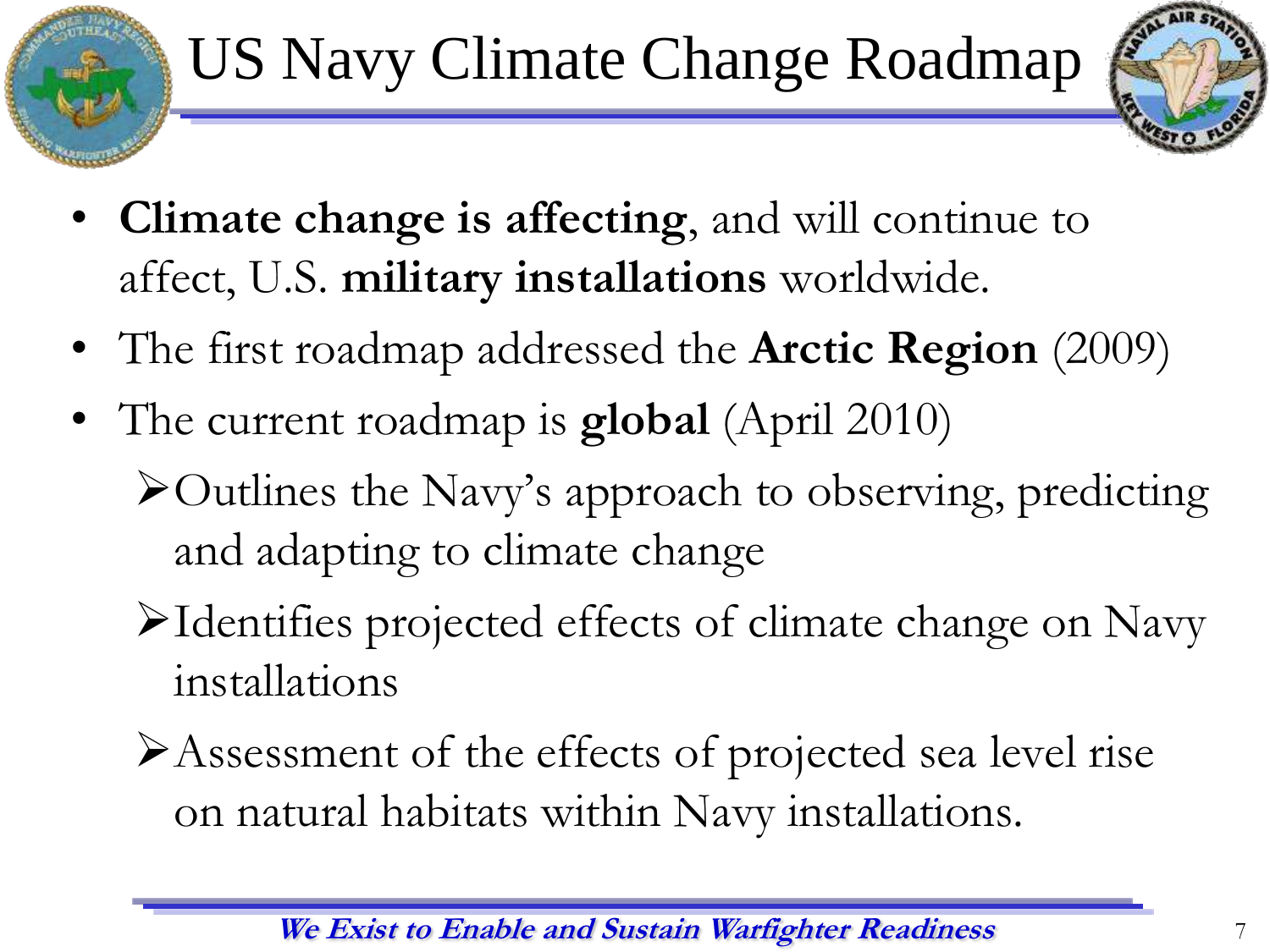

- · Affected facilities would be linked to their Mission Dependency Index values to indicate the severity of mission impact
- An example analysis has been performed at Naval **Base Ventura County**

**Burgo** /2 moter meter 43.11<br>43.27 .5 meter 133  $717$ 176 52.56  $07$ meter 5 meter 1303 285  $54.51$  $\overline{\theta}$ 1380 300 54.69  $\overline{\omega}$ meter 1424<br>1439 54.92 3.5 meter 30.  $\frac{100}{103}$ 4 meter 1530 Total Number of Facilities 308 Total Number of Facilities with an MDI 104 Total Number of Facilities with an MDI >8

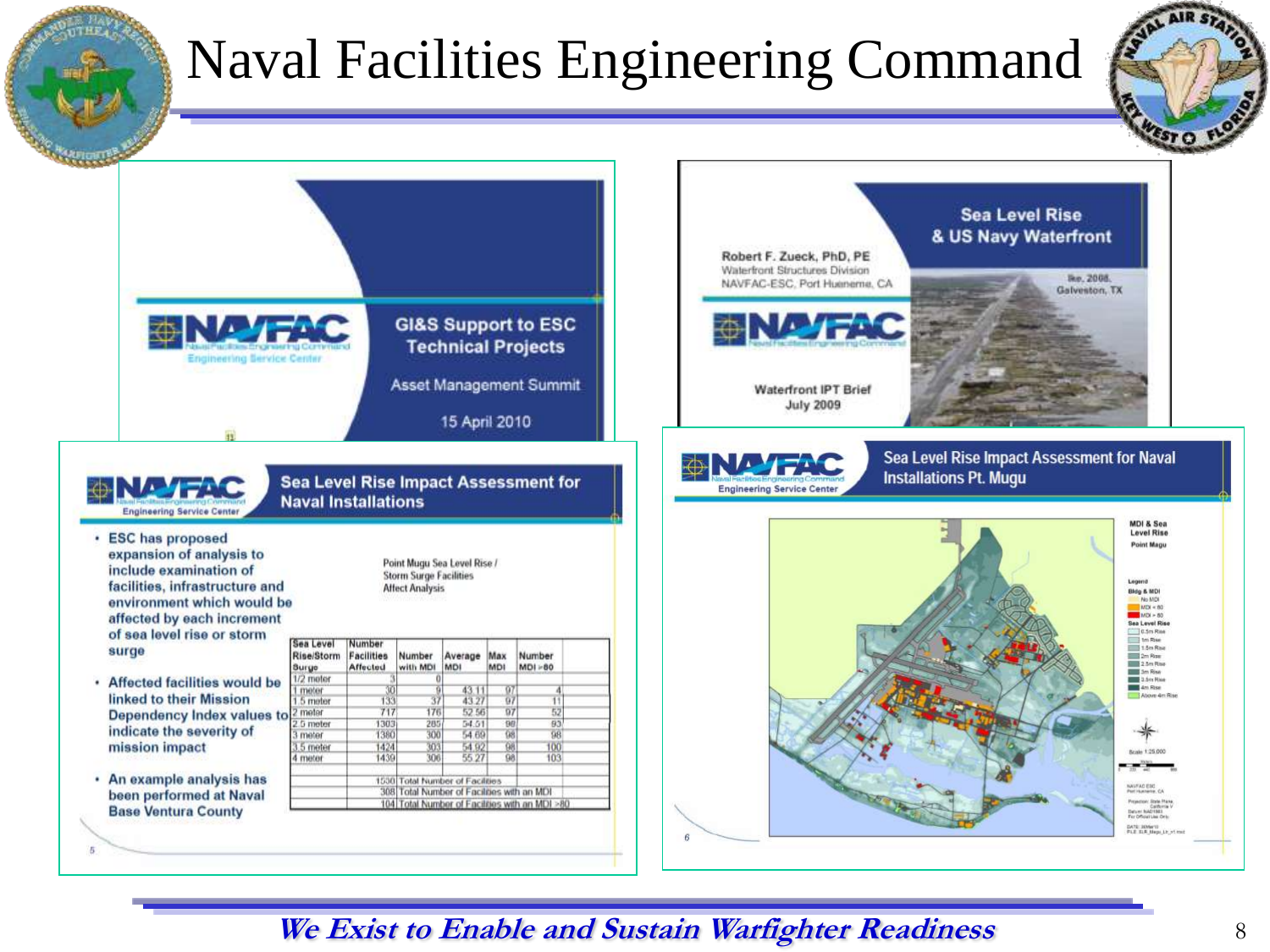



# What are we doing at the Installation level?

- The average land elevation of Boca Chica Field is five feet above sea level.
- Larger interior land pockets are as low as 0 to 2 feet below sea level.
- No current or future plans to address sea level rise.
- Recent projects that may provide temporary relief from tidal surge & sea level rise.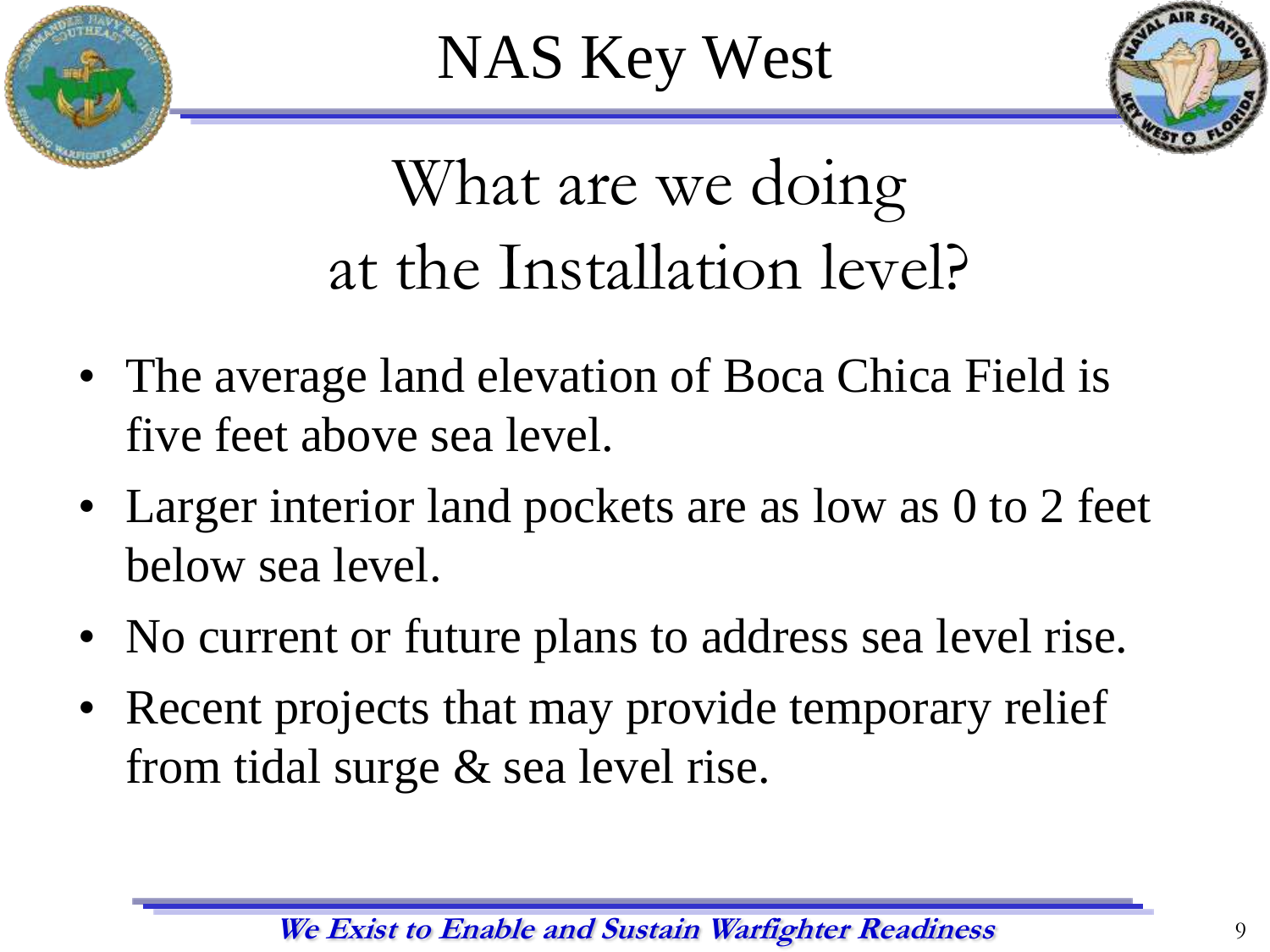

### Projects Related to Sea Level Rise



## **Shoreline Restoration**

During Hurricane Wilma, the NASKW shoreline was severely eroded by the storm surge. This project was developed to strengthen the weakened areas at the various NASKW annexes.



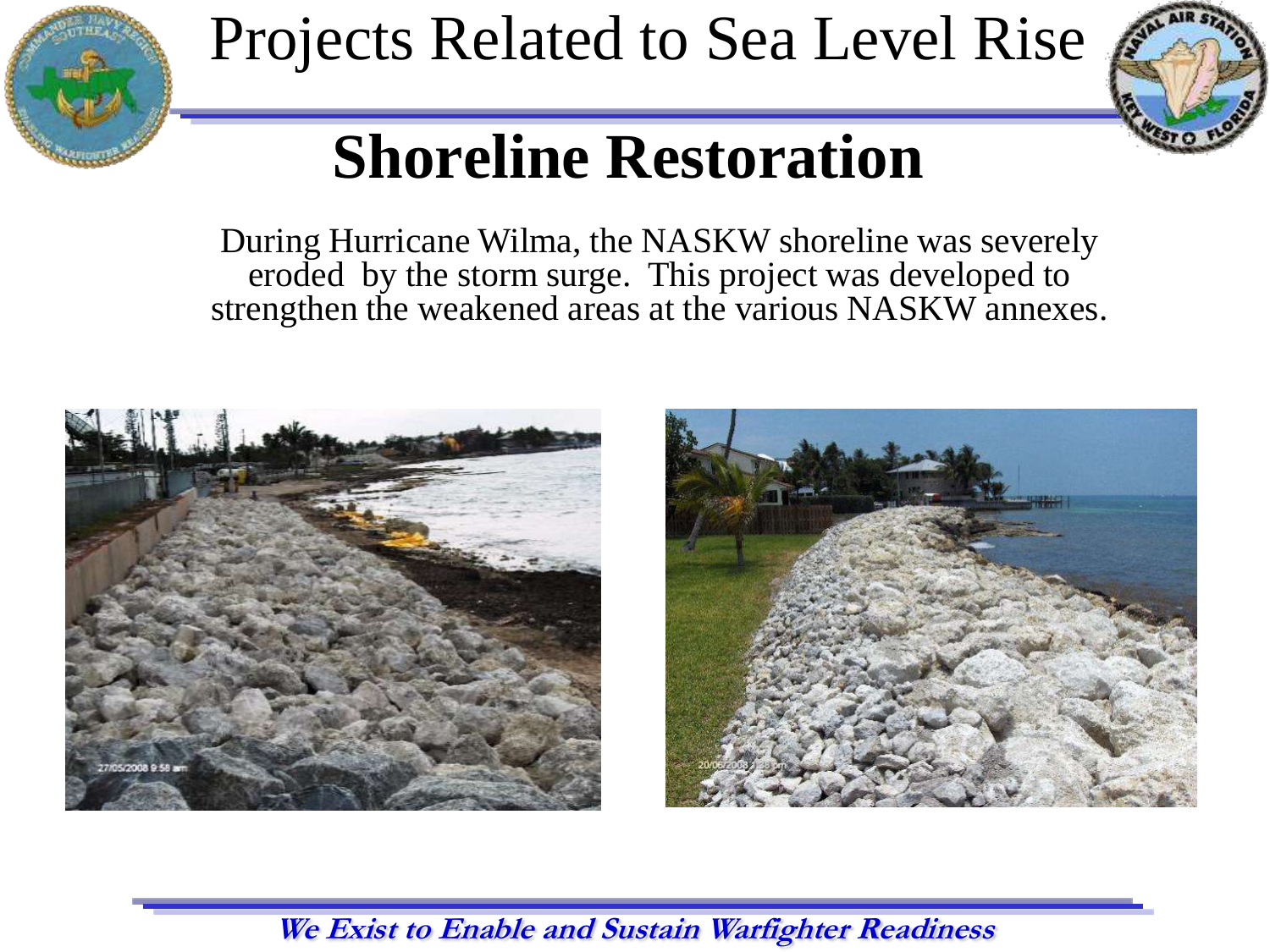

## Projects Related to Sea Level Rise



### **Airfield Clear Zone Restoration**





**Converting mangrove wetlands into salt marsh wetlands**



**Raising elevations approx. 1 ft.**

**We Exist to Enable and Sustain Warfighter Readiness**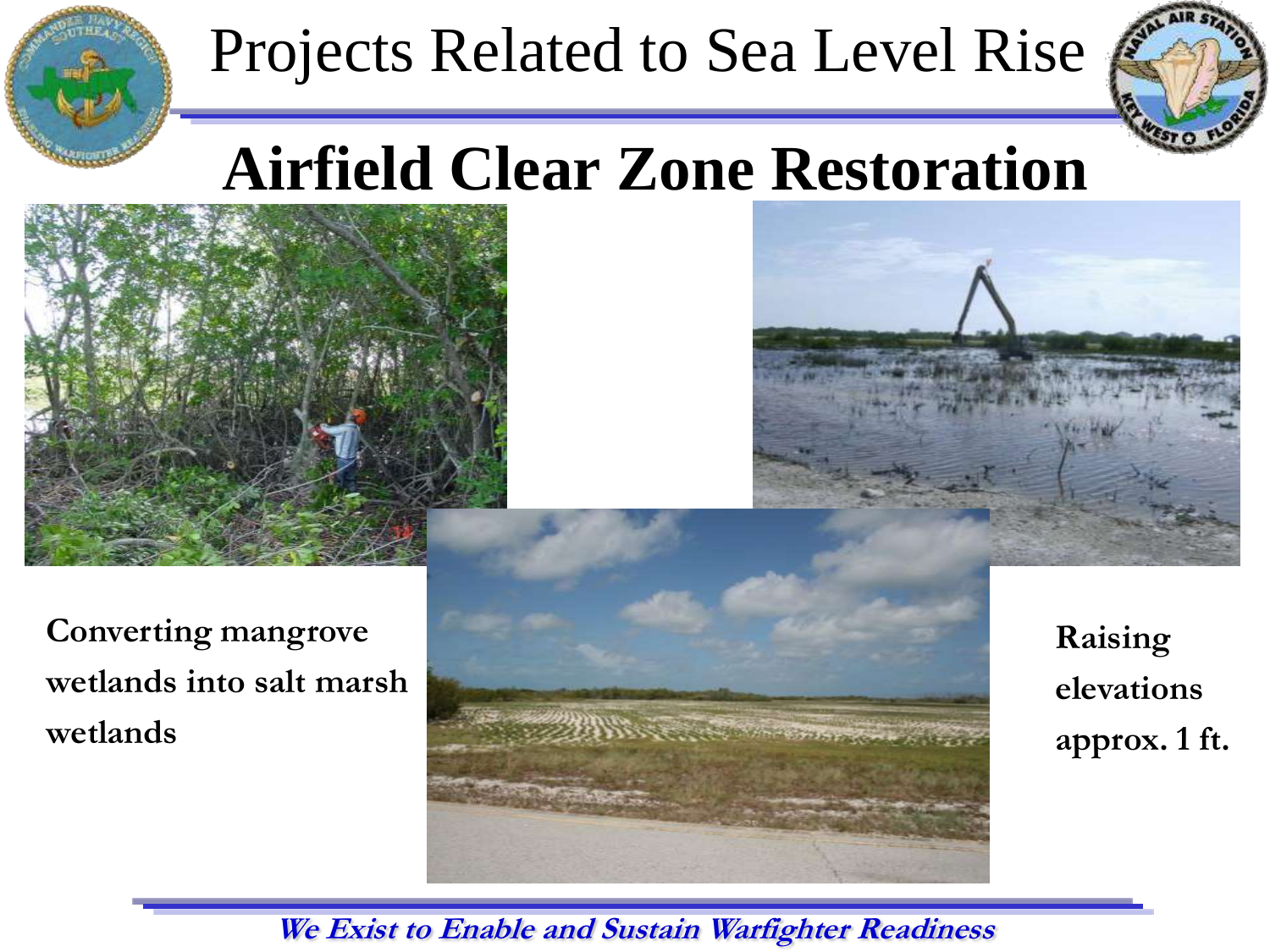

### Hurricane Wilma Storm Surge











**We Exist to Enable and Sustain Warfighter Readiness**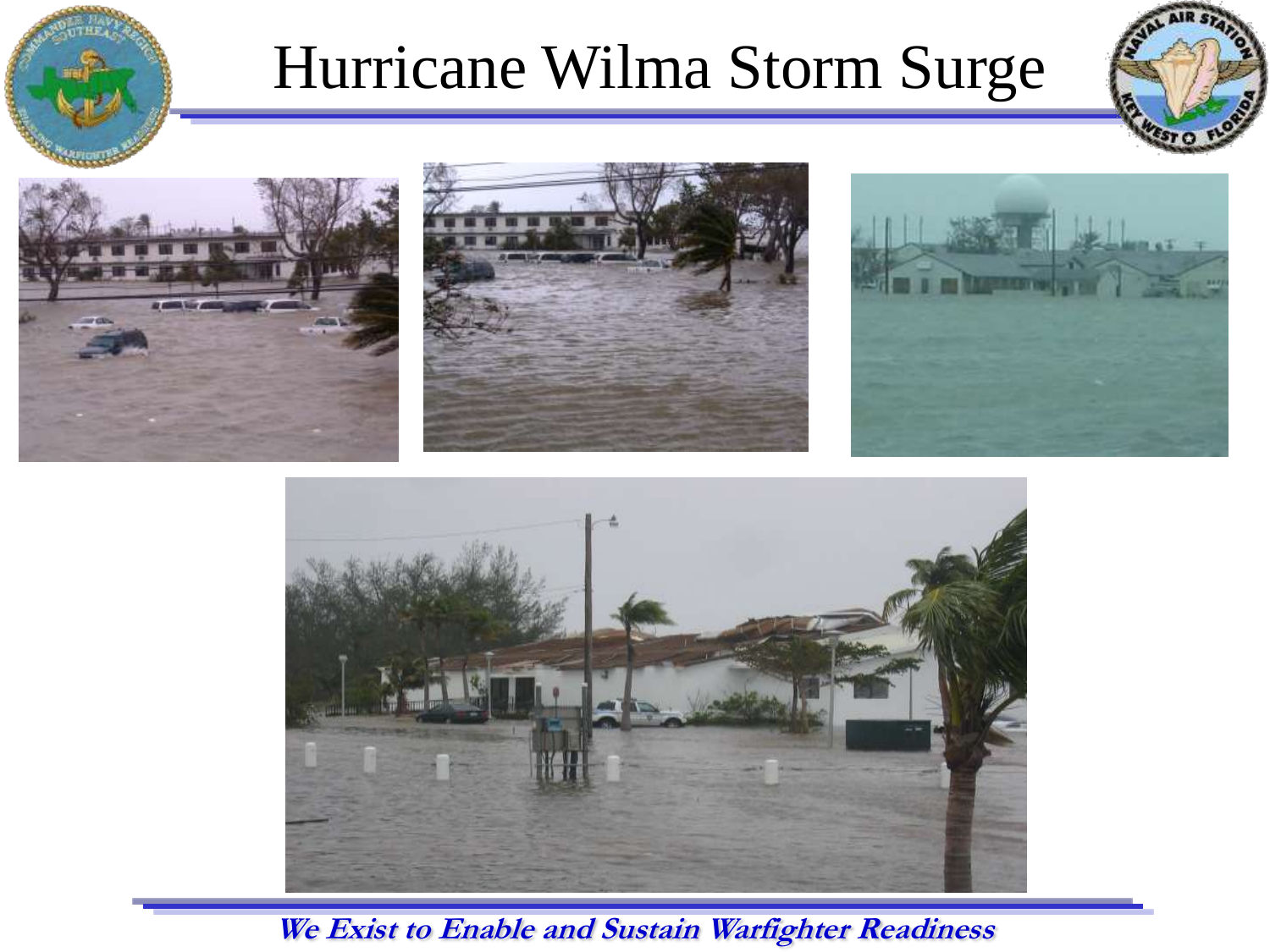



- NAS Key West publishes its intentions and principles in relation to its overall environmental performance through its Environmental Policy.
- Our Environmental Policy highlights:

Our commitment to continual improvement

Our commitment to comply with environmental regulations

Our commitment to preserving our natural & cultural resources

Our commitment to communicate to the public that we care about the environment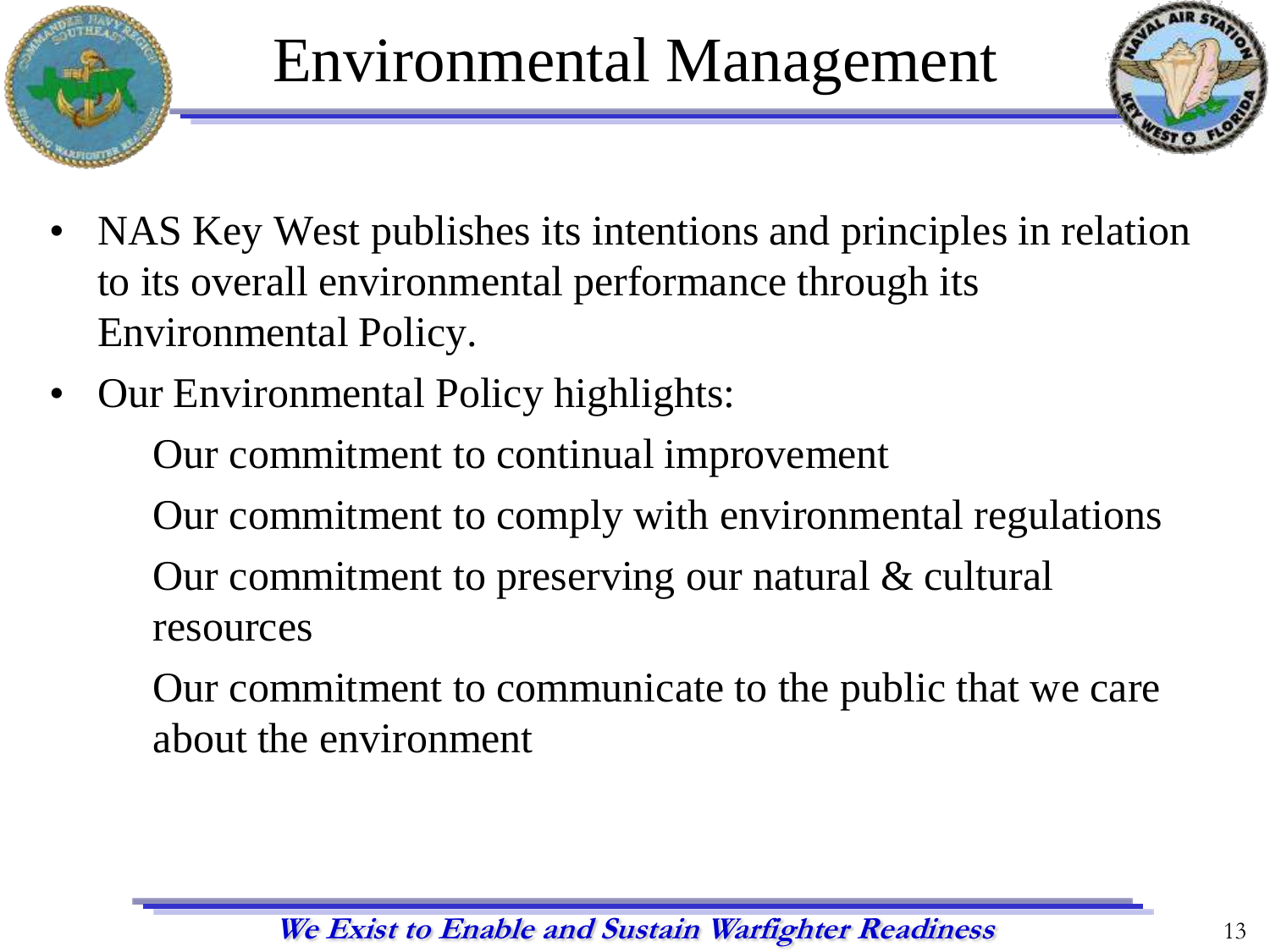





### "Listed" Species

|              | Animal | Plant | Total |
|--------------|--------|-------|-------|
| Federal      | 14     |       | 16    |
| <b>State</b> |        | 32    | 35    |
| Total        | 17     | 34    | 51    |

Most significant Mission Impact

- Mangroves
- Least Tern
- Lower Keys Marsh Rabbit

**We Exist to Enable and Sustain Warfighter Readiness** 14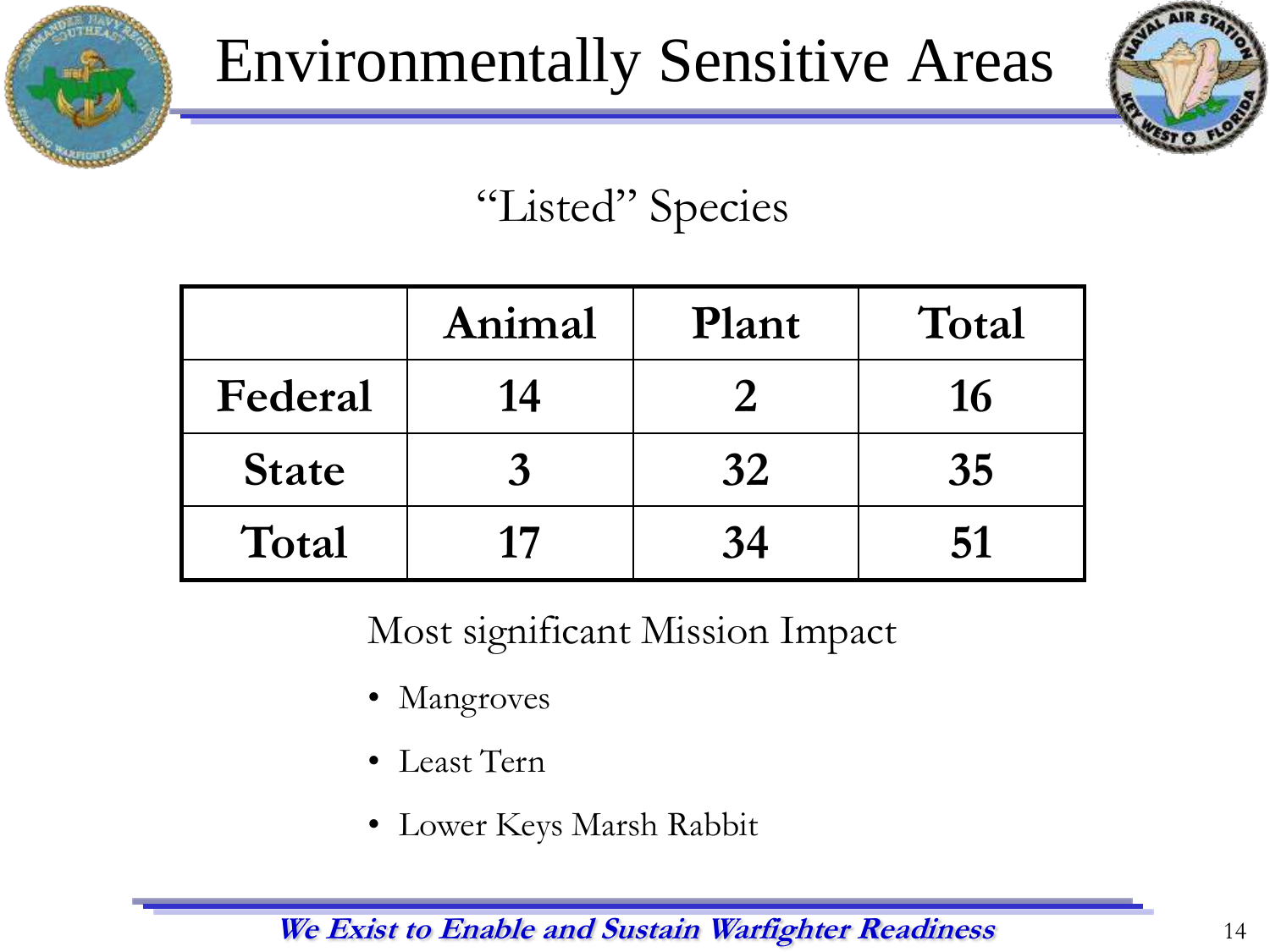## Environmentally Sensitive Areas





**We Exist to Enable and Sustain Warfighter Readiness** 15